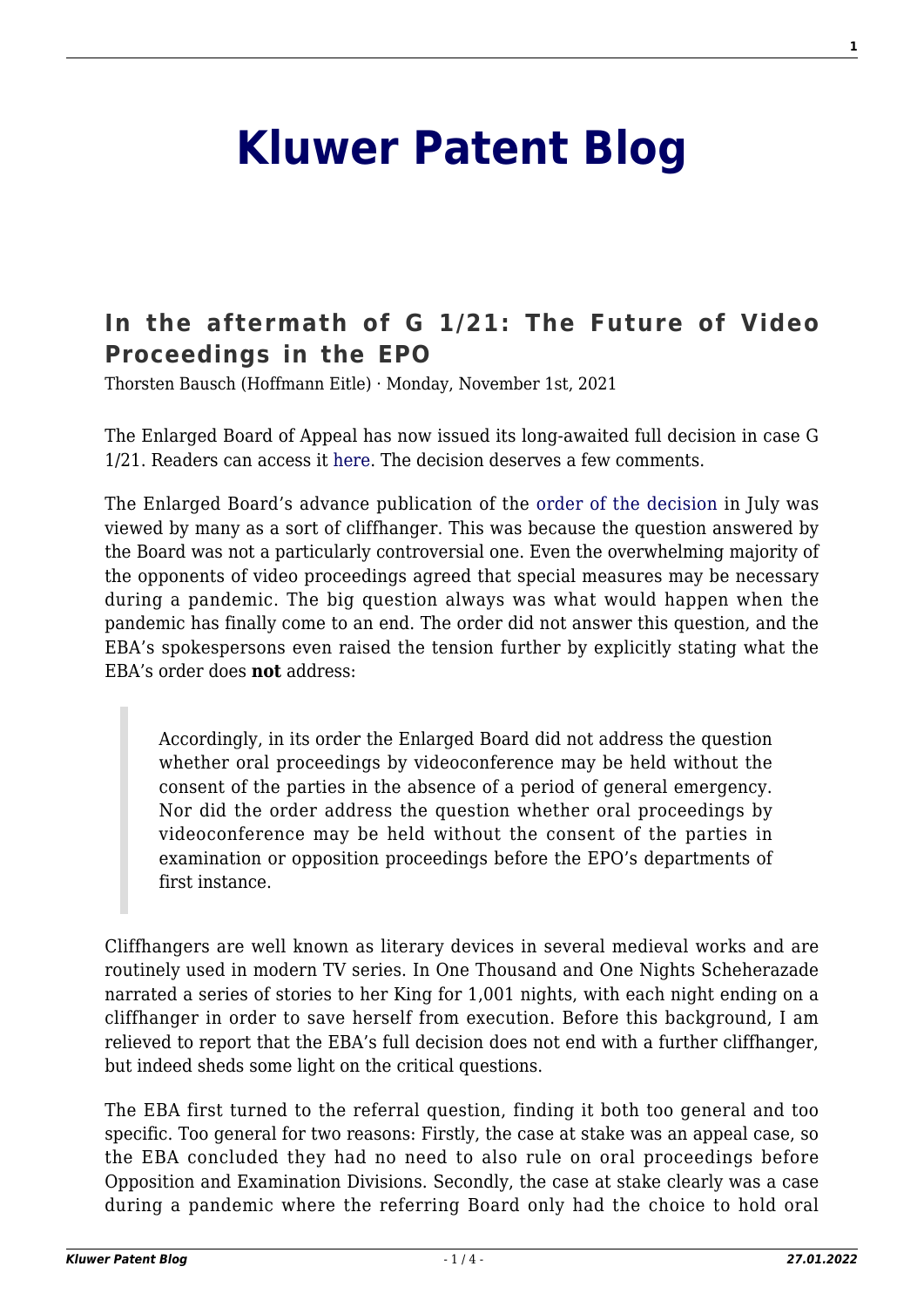proceedings by videoconference, or not at all (i.e. postponing the oral proceedings). The EBA thought that the situation after the end of the pandemic will be quite different, so there was no need to issue an "order" addressing this situation. Nonetheless, the EBA's reasons allow, at least in my opinion, solid conclusions for both scenarios. The EBA also found the referral question too narrow, because it only focussed on Art. 116 EPC, whereas the EBA (and many of the *amici curiae*) thought that Art. 113 EPC also deserves a discussion. The EBA therefore reformulated the referral question by expanding it to all provisions of the EPC.

Having stated that, the EBA's opinion can perhaps be summarized in five sentences as follows:

1. Video proceedings are oral proceedings within the meaning of Art. 116 EPC.

2. Video proceedings are currently not yet equivalent to in-person oral proceedings.

3. In-person oral proceedings are for now the optimum format (the "gold standard").

4. Nonetheless, this does not mean that the right to be heard or the right to fair

proceedings cannot be respected when oral proceedings are held by videoconference.

5. Parties have the right to choose the format of the oral proceedings.

The EBA concludes the following from the above:

45. The Enlarged Board holds that the parties have a fundamental right to oral proceedings that provide them with the opportunity to be heard in accordance with Article 113 EPC and Article 6 ECHR. Without doubt, inperson oral proceedings provide such an opportunity. As stated earlier, a hearing in person is the optimum format or, to use a term well known in the field of European patent law, it is the gold standard. It definitely fulfils the requirements of Article 113 EPC and Article 6 ECHR. It is also the format that the legislator had in mind when drafting Article 116 EPC. Therefore, in-person hearings should be the default option. Parties can only be denied this option for good reasons.

The EBA is also perfectly clear that EPO-internal administrative reasons do not qualify as such "good reasons":

49. Secondly, there must also be circumstances specific to the case that justify the decision not to hold the oral proceedings in person. These circumstances should relate to limitations and impairments affecting the parties' ability to attend oral proceedings in person at the premises of the EPO. In the case of a pandemic, such circumstances could be general travel restrictions or disruptions of travel possibilities, quarantine obligations, access restrictions at the EPO premises, and other healthrelated measures aimed at preventing the spread of the disease.This decision should not be influenced by administrative issues such as the availability of conference rooms and interpretation facilities or intended efficiency gains. It is the EPO's responsibility to make available the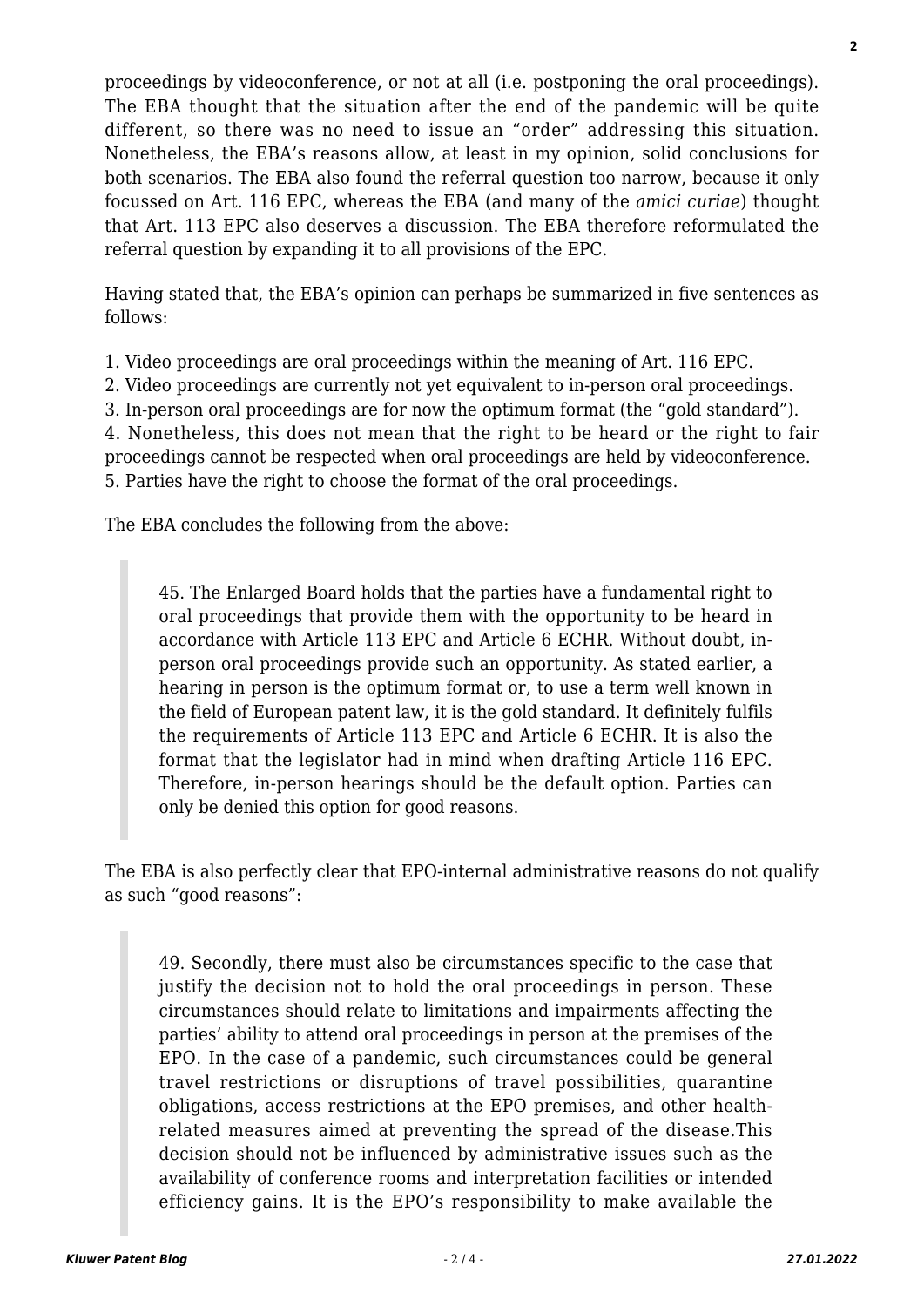necessary resources for facilitating the conduct of proceedings provided for in the EPC.

I must admit that I admire the EBA's decision for this paragraph in particular. It has been a while since I last read a communication from an organ of the EPO that concedes certain rights to the parties and imposes certain obligations on the EPO management.

## **What will happen next?**

While predictions are notoriously difficult to the extent they concern the future, I venture assuming that the Boards of Appeal will return to in-person oral proceedings as the rule after the pandemic. The EBA's reasons are persuasive. Besides, many Boards have already resumed summoning the parties to in-person oral proceedings even before G1/21 came out.

This does of course not preclude oral proceedings by videoconference or hybrid proceedings at the request or with the consent of the parties. *Volenti non fit iniuria.*

The most interesting question will likely be what the EPO will do with **first** instance proceedings after the end of the pandemic. This remains to be seen. I am pretty convinced that the EPO management were planning to establish video proceedings as the "new normal" after Corona. The Enlarged Board's order does not explicitly prohibit this, yet the reasons of the decisions are clear and general enough to allow for the conclusion that they likewise apply to first instance proceedings. Besides, there is no basis anywhere in Art. 116 or Art. 113 EPC that would support a distinction between first instance and appeal proceedings, and the ECHR should apply to all EPO proceedings as a matter of course. For each of these reasons, a "new normal" including oral proceedings by video conference even against the will of one of the parties does not appear to me as compatible with the reasoning of G 1/21.

And if oral proceedings by videoconference are so great and have convinced so many reticent users in the recent past, as the EPO has claimed in [one of its communications](https://documents.epo.org/projects/babylon/eponet.nsf/0/A4E4A1453C49F1CCC125870D0059FF59/$File/opposition_oral_proceedings_by_videoconference_pilot_project_progress_report_jul_2021_en.pdf), oral proceedings by videoconference may still have a great future, because parties will actively ask for them. This might be the best of all worlds.

## **Kluwer IP Law**

The **2021 Future Ready Lawyer survey** showed that 81% of the law firms expect to view technology as an important investment in their future ability to thrive. With

*To make sure you do not miss out on regular updates from the Kluwer Patent Blog, please subscribe [here.](http://patentblog.kluweriplaw.com/newsletter)*